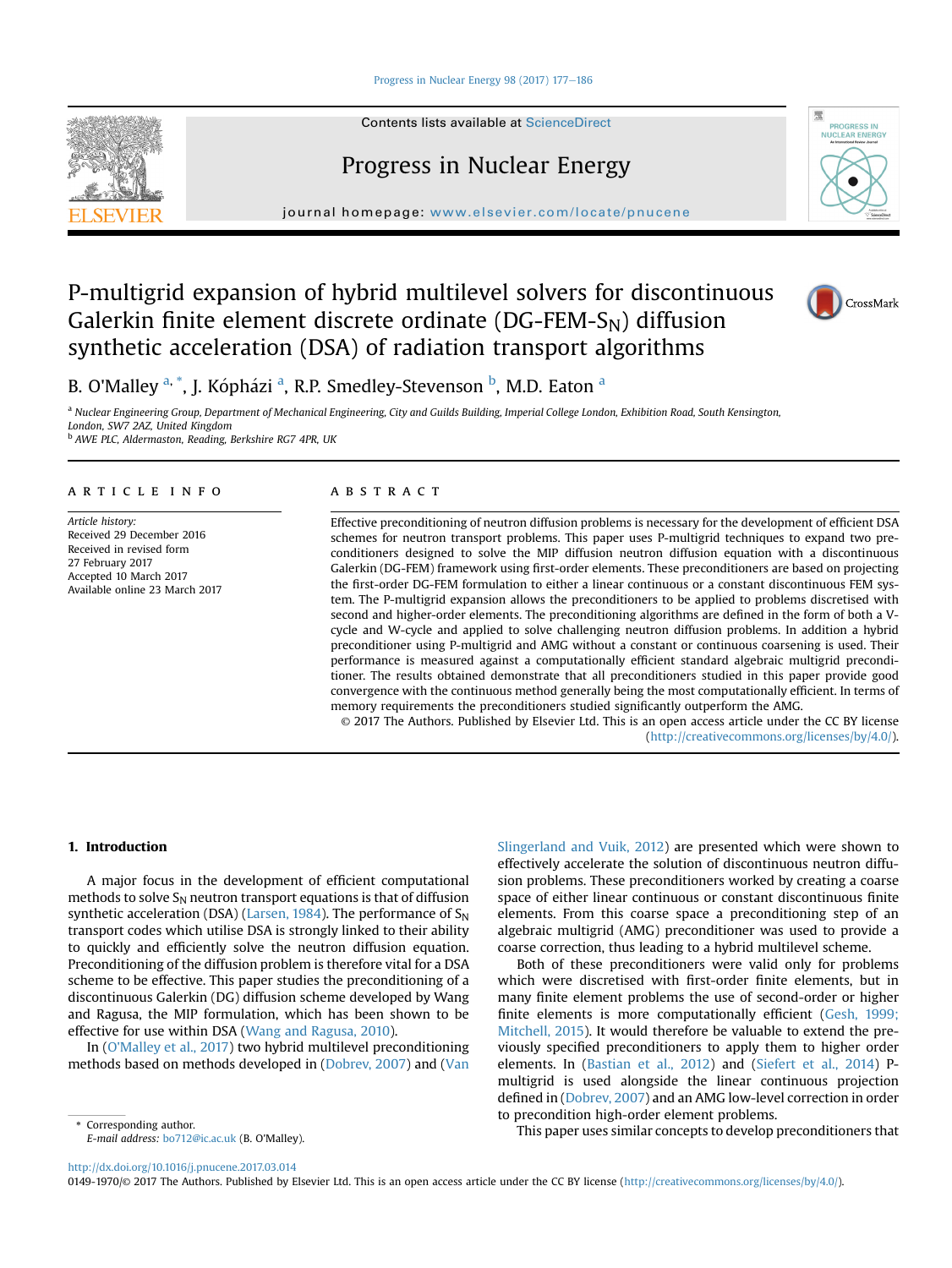use P-multigrid with or without the continuous and constant projections used in [\(O'Malley et al., 2017](#page-9-0)), alongside a variety of AMG methods for the low-level correction and for various cycle shapes, in order to produce hybrid multilevel solvers. Their computational performance will be benchmarked against AGMG ([Notay, 2010, 2012, 2014; Napov and Notay, 2012\)](#page-9-0) a powerful AMG algorithm.

The preconditioners will be judged not only on the speed of convergence but also on how much memory is required to store them. This consideration is very important in neutron transport codes, especially criticality or eigenvalue problems, as for eigenvalue codes with large numbers of energy groups it is necessary to create and store a preconditioner for every energy group for which DSA is to be used.

# 2. Method

Much of the methodology used in this paper concerning the generation of coarse spaces is the same as in ([O'Malley et al., 2017\)](#page-9-0) so it will only be briefly summarised here.

The neutron diffusion equation is an elliptic partial differential equation obtained through an approximation of the neutron transport equation, eliminating terms involving the neutron current J (cm $^{-2}$  s $^{-1}$ ). For scalar neutron flux  $\phi$  (cm $^{-2}$  s $^{-1}$ ), macroscopic removal cross-section  $\Sigma_r$  (cm $^{-1}$ ), diffusion coefficient D (cm) and neutron source S (cm $^{-3}$  s $^{-1}$ ) the steady state mono-energetic form of the neutron diffusion equation at position  $\mathbf r$  is:

$$
\nabla D(\mathbf{r}) \nabla \phi(\mathbf{r}) - \Sigma_r(\mathbf{r}) \phi(\mathbf{r}) + S(\mathbf{r}) = 0 \tag{1}
$$

This equation is discretised for DG-FEM using the modified interior penalty (MIP) scheme [\(Wang and Ragusa, 2010](#page-9-0)), which is a variation of the symmetric interior penalty (SIP) [\(Arnold et al.,](#page-9-0) [2002; Di Pietro and Ern, 2012\)](#page-9-0). The MIP variation tends to produce a less well conditioned system of equations than SIP, but provides a solution which is more effective for DSA. A key benefit of SIP and MIP is that they generate a symmetric positive definite system of equations, allowing the conjugate gradient (CG) method to be used when solving them.

In ([O'Malley et al., 2017](#page-9-0)) two methods are described to create a two-level preconditioner for a DG-FEM MIP diffusion scheme with first-order elements, differing in the coarse space which the problem was projected onto. The preconditioners presented in this paper will extend these two-level schemes to work with secondorder elements.

The first preconditioner creates the coarse space by projecting from a discontinuous first-order finite element formulation to a continuous one. It will be referred to as the "continuous" preconditioner. In order to describe the projection from the discontinuous to the continuous space take  $\eta$  as a given node within the set of all nodes N and  $\tau$  as a given element within the set of all elements T, assuming a nodal set.  $\overline{\tau}_n$  will then be the set of elements sharing the node  $\eta$  and  $|\overline{\tau}_{\eta}|$  is the number of elements within this set. For an arbitrary function  $\phi$  then projection operator  $R_{\text{continuous}}$ describing the restriction from  $\Omega$  to  $\Omega^c$  is defined as [\(Dobrev, 2007](#page-9-0)):

$$
R_{\text{continuous}}\phi(\eta) = \frac{1}{|\overline{\tau}_{\eta}|} \sum_{\tau \in \overline{\tau}_{\eta}} \phi(\eta)_{\tau}
$$
 (2)

This projection is formed by performing a simple averaging of all discontinuous element function values at a given node in order to obtain the continuous approximation value. It should be noted that it is possible to use this method on problems containing hanging nodes, but in such cases it is necessary to constrain the shape

# function values (Schröder, 2011).

The second preconditioner creates a coarse space by instead projecting from a space of discontinuous first-order finite elements to one of discontinuous zeroth-order finite elements with a single degree of freedom per element, again assuming a nodal set. It will be referred to as the "constant" preconditioner. Here the restriction matrix  $R_{\text{constant}}$  is defined on element  $\tau$  where  $\Upsilon_{\tau}$  represents the set of discontinuous nodes (*v*) within  $\tau$  as:

$$
R_{\text{constant}}\phi(v) = \frac{1}{|\Upsilon_{\tau}|} \sum_{\Upsilon_{\tau}} \phi(v) \tag{3}
$$

# 2.1. P-multigrid

The two methods presented so far create a coarse approximation of a problem discretised with first-order elements. In order to extend these methods to work on problems with higher order elements it is necessary to define a scheme that can project from second-order elements to first-order and so on. Multilevel methods that use such projections are often referred to as P-multigrid methods [\(R](#page-9-0)ø[nquist and Patera, 1987\)](#page-9-0). It is worth noting that the previously defined "constant" preconditioner is effectively a Pmultigrid step, projecting from first-order to zeroth-order. However, in order to keep the two concepts separate, whenever this paper refers to a P-multigrid step it means a restriction from an FEM order which is greater than 1. The results in this paper are extended only as high as second-order elements but P-multigrid may be extended to arbitrarily high-order elements as required.

Fig. 1 illustrates how a p-multigrid coarsening would appear for a regular quadrilateral element from second-order to first-order. It is equivalent to an  $L_2$  projection of the higher order basis functions to the lower order finite element  $L_2$  space. The restriction matrix  $R$ for a p-multigrid formulation is obtained by expressing the loworder shape functions as a linear combination of the higher order shape functions. This restriction must be separately calculated for each element type and order.

Using triangular elements as an example, take a reference triangular element which has corners which lie at  $(0, 0)(0, 1)(1, 0)$ on the  $x - y$  plain. Letting  $\lambda = 1 - x - y$  the first-order finite element basis functions for the triangle are:

$$
N_1^{1st} = x
$$
  
\n
$$
N_2^{1st} = y
$$
  
\n
$$
N_3^{1st} = \lambda
$$
\n(4)

and the second-order basis functions are:



Fig. 1. Projection from second-order quadrilateral element to first-order.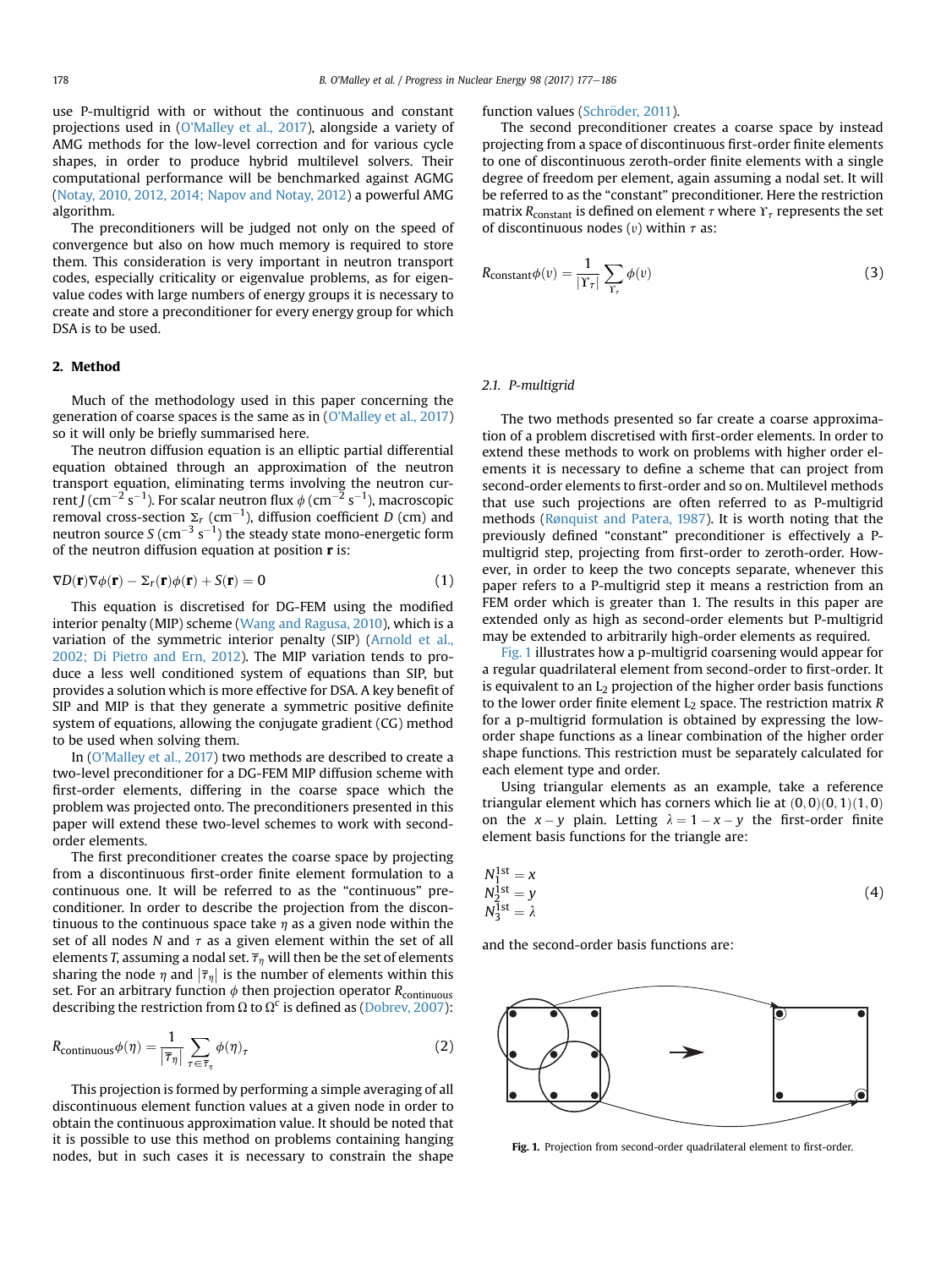<span id="page-2-0"></span>
$$
N_1^{2nd} = x(2x - 1)
$$
  
\n
$$
N_2^{2nd} = y(2y - 1)
$$
  
\n
$$
N_3^{2nd} = \lambda(2\lambda - 1)
$$
  
\n
$$
N_4^{2nd} = 4xy
$$
  
\n
$$
N_5^{2nd} = 4x\lambda
$$
  
\n
$$
N_6^{2nd} = 4y\lambda
$$
  
\n(5)

It can then be shown that:

$$
N_1^{1st} = N_1^{2nd} + \frac{1}{2} \left( N_4^{2nd} + N_5^{2nd} \right)
$$
  
\n
$$
N_2^{1st} = N_2^{2nd} + \frac{1}{2} \left( N_4^{2nd} + N_6^{2nd} \right)
$$
  
\n
$$
N_3^{1st} = N_3^{2nd} + \frac{1}{2} \left( N_5^{2nd} + N_5^{2nd} \right)
$$
  
\n(6)

This defines the P-multigrid projection from the second-order triangle to the first-order, similar projections may be found for other element types.

### 2.2. Preconditioning algorithm

The preconditioning algorithm is composed of several projections and smoothing steps, as well as a coarse correction. The flow chart in [Fig. 2](#page-3-0) demonstrates the sequence of restriction and smoothing steps used in order to create the low-level problem which is then passed to the AMG algorithm for a single preconditioning step. After this a similar pattern of smoothing and interpolation steps projects back to the high-level problem so that the preconditioned residual vector may be returned.

A more exact description of the algorithm or a generalised multilevel scheme with N levels now follows. Let  $\mathbf{X}^{(n)}$  represent any vector or operator at level *n* where  $1 \le n \le N$  with  $n = 1$  denoting the coarsest level. The operator  $R^{(n)} \rightarrow (n-1)}$  represents a restriction from one level to the next coarsest and  $I^{(n-1)\to(n)}$  represents the interpolation back. The system matrix A is projected to a coarser level using the equation:

$$
A^{(n-1)} = R^{(n)} \to (n-1)A^{(n)}I^{(n-1)} \to (n)
$$
\n(7)

Smoothing steps are performed by a block Jacobi smoothing operator  $M_{EB}^{(n)-1}$ , the inverse of the matrix  $M_{EB}^{(n)}$  which consists of the elementwise diagonal blocks of matrix  $A^{(n)}$ :

$$
M_{EB} = \text{diag}_{EB}(A) \tag{8}
$$

The smoother will be damped by a scalar value  $\omega^{(n)}$  which lies between 0 and 1. Section [3.4](#page-4-0) will discuss the selection of values for  $\omega$  at each level.

Finally on the coarsest level  $n = 1$  the error correction must be obtained which requires an approximation of the inverse of  $A^{(1)}$ . The approximation of this inverse will be represented by the operator  $B^{(1)}$  so that  $B^{(1)} = \text{approx}[A^{(1)}-1]$ . This correction is obtained by using a single preconditioning step of an algebraic multigrid (AMG) preconditioner, discussed further in section [3.2.](#page-3-0)

Now that all of the pieces of the multilevel preconditioners have been individually described, they will be combined to form a complete preconditioning algorithm. This algorithm will then be used to precondition a conjugate gradient (CG) solver. With a CG solver the preconditioning step involves taking the calculated residual  $\mathbf{r}^{(N)}$  of the problem and through application of the preconditioner  $P^{-1}$  obtain the preconditioned residual  $\mathbf{z}^{(N)}$  such that  $\mathbf{z}^{(N)} = P^{-1} \mathbf{r}^{(N)}$ . In addition to this the CG solver requires that the matrix to be solved is symmetric positive definite (SPD), this means that the preconditioning algorithm must be designed to also be SPD.

$$
P^{-1} \mathbf{r}^{(N)} = \mathbf{z}^{(N)} \underset{y_1^{(n)}}{\rightarrow} \mathbf{FOR} : [n = N \rightarrow n = 2]
$$
  
\n
$$
y_1^{(n)} = \omega^{(n)} M_{EB}^{(n)-1} \mathbf{r}^{(n)} \text{ (pre-smooth)}
$$
  
\n
$$
y_2^{(n)} = \mathbf{r}^{(n)} - A^{(n)} y_1^{(n)}
$$
  
\n
$$
\mathbf{r}^{(n-1)} = R^{(n) \rightarrow (n-1)} y_2^{(n)} \text{ (restriction)}
$$
  
\n**ENDOR**  
\n
$$
\mathbf{z}^{(1)} = B^{(1)} \mathbf{r}^{(1)} \text{ (coarse level correction)}
$$
  
\n
$$
\mathbf{FOR} : [n = 2 \rightarrow n = N]
$$
  
\n
$$
y_2^{(n)} = I^{(n-1) \rightarrow (n)} \mathbf{z}^{(n-1)} \text{ (interpolation)}
$$
  
\n
$$
y_3^{(n)} = y_1^{(n)} + y_2^{(n)}
$$
  
\n
$$
y_4^{(n)} = \omega^{(n)} M_{EB}^{(n)-1} \left( \mathbf{r}^{(n)} - A^{(n)} y_3^{(n)} \right) \text{ (post-smooth)}
$$
  
\n
$$
\mathbf{z}^{(n)} = y_3^{(n)} + y_4^{(n)}
$$
  
\n**ENDFOR** (9)

Equation  $(9)$  shows the algorithm for an N level multilevel V-cycle, which is the simplest form of a multilevel cycle [\(Briggs et al.,](#page-9-0) [2000; Stuben et al., 2001](#page-9-0)). As previously stated it is vital for effective performance that the preconditioning system is SPD. This is achieved by including a smoothing step before and after each coarse correction (except for  $n = 1$ ), a non symmetric preconditioner would only require a single smoothing step per level. This algorithm is a multilevel variant of the two level algorithm defined in [\(Van Slingerland and Vuik, 2015](#page-9-0)).

$$
P^{-1} \mathbf{r}^{(N)} = \mathbf{z}^{(N)} \longrightarrow \mathbf{FOR}: [n = N \rightarrow n = 3]
$$
  
\n
$$
y_1^{(n)} = \omega^{(n)} M_{EB}^{(n)-1} \mathbf{r}^{(n)}
$$
  
\n
$$
y_2^{(n)} = \mathbf{r}^{(n)} - A^{(n)} y_1^{(n)}
$$
  
\n
$$
\mathbf{r}^{(n-1)} = R^{(n) \rightarrow (n-1)} y_2^{(n)}
$$
  
\n**ENDFOR**  
\n
$$
y_1^{(2)} = \omega^{(2)} M_{EB}^{(2)-1} \mathbf{r}^{(2)}
$$
  
\n
$$
\mathbf{FOR}: [i = 1 \rightarrow i = J]
$$
  
\n
$$
y_2^{(2)} = \mathbf{r}^{(2)} - A^{(2)} y_1^{(2)}
$$
  
\n
$$
\mathbf{r}^{(1)} = R^{(2) \rightarrow (1)} y_2^{(2)}
$$
  
\n
$$
\mathbf{z}^{(1)} = B^{(1)} \mathbf{r}^{(1)}
$$
  
\n
$$
y_2^{(2)} = I^{(1) \rightarrow (2)} \mathbf{z}^{(1)}
$$
  
\n
$$
y_2^{(2)} = I^{(2)} + y_2^{(2)}
$$
  
\n
$$
y_2^{(2)} = \omega^{(2)} M_{EB}^{(2)-1} (\mathbf{r}^{(2)} - A^{(2)} y_3^{(2)})
$$
  
\n
$$
y_1^{(2)} = y_3^{(2)} + y_4^{(2)}
$$
  
\n**ENDFOR**  
\n
$$
\mathbf{z}^{(2)} = y_1^{(2)}
$$
  
\n
$$
\mathbf{FOR}: [n = 3 \rightarrow n = N]
$$
  
\n
$$
y_2^{(n)} = I^{(n-1) \rightarrow (n)} \mathbf{z}^{(n-1)}
$$
  
\n
$$
y_3^{(n)} = y_1^{(n)} + y_2^{(n)}
$$
  
\n
$$
y_4^{(n)} = \omega^{(n)} M_{EB}^{(n)-1} (\mathbf{r}^{(n)} - A^{(n)} y_3^{(n)})
$$
  
\n
$$
\mathbf{ZNDFOR}
$$
  
\n

Equation (10) is the algorithm for the more complex W-cycle. A W-cycle can take many forms, this one restricts to level 2 and then repeats the coarse correction on level 1 a total of J times where J is a parameter that may be chosen by the user. Note that if  $J = 1$  then this algorithm is identical to the V-cycle. Again the preconditioner is designed to ensure symmetry. This paper will refer to a cycle where  $J = 2$  as a 2W-cycle and so on.

Both the V-cycle and W-cycle algorithms above will be used to form multilevel preconditioners for higher-order DG-FEM SIP diffusion problems. All preconditioners studied will form coarse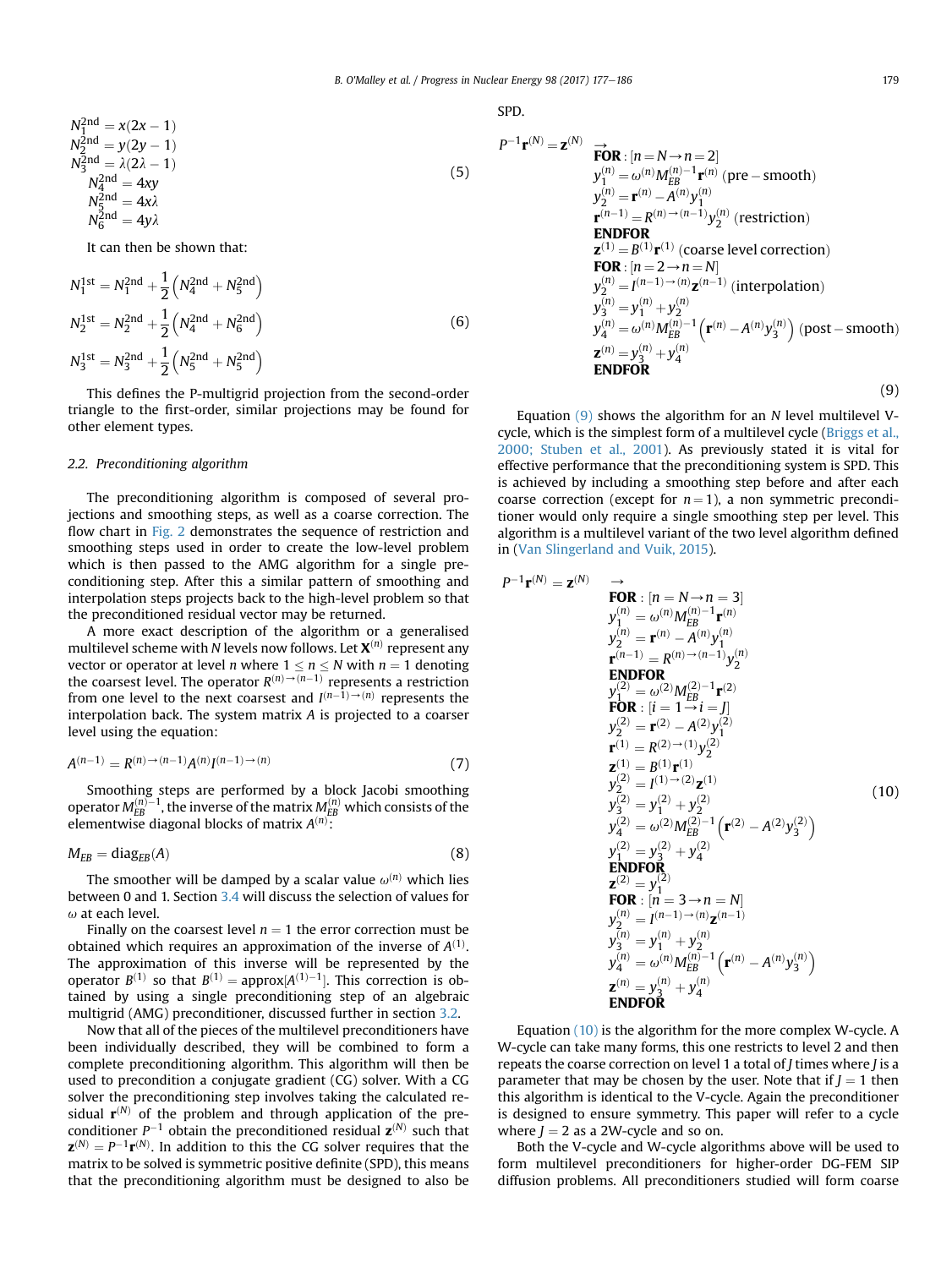<span id="page-3-0"></span>

Fig. 2. Flow start for preconditioning algorithm up until low-level AMG correction.<br>Fig. 3. Visualisation of the 2D cranked duct test problem.

spaces using P-multigrid until the problem has been restricted to a first-order (linear) DG-FEM method. At this point a final coarsening step may be obtained using either the discontinuous piecewise constant or the continuous piecewise linear approximations.

# 3. Results

# 3.1. Test cases

In order to study the practical effectiveness of the methods presented so far challenging test problems are required. For this purpose the 2D and 3D cranked duct case which was developed for use in ([O'Malley et al., 2017\)](#page-9-0) is used again. The 2D and 3D case both contain a central source region with a prescribed fixed neutron source of 1.0 cm $^{-3}$  s $^{-1}$ , a scatter cross-section of 1.0 cm $^{-1}$  and zero absorption. Surrounding the source is a thick region with zero absorption, no neutron source, and a scatter cross-section of  $r \, \text{cm}^{-1}$ . Running from the central source to the boundary of the problem is a cranked duct with zero absorption, no neutron source, and a scatter cross-section of  $1/r$  cm<sup>-1</sup>. The value r is therefore a parameter which is used to control how heterogeneous the problem is, with  $r = 1.0$  yielding a homogeneous problem (aside from the centralised source).

The 2D problem (Fig. 3) has dimensions 10 cm  $\times$  10 cm. The central source region is a 2 cm side square and the cranked duct is 1 cm wide. The 3D problem (4) has dimensions 10 cm  $\times$  10 cm  $\times$ 10 cm, with the source being a 2 cm side cube and the duct having a square cross section of side 1 cm (see [Fig. 4\)](#page-4-0).

Both 2D and 3D case were created using the GMSH mesh generation software [\(Geuzaine and Remacle, 2009](#page-9-0)) for a variety of element types and mesh refinements.

In addition to the cranked duct an alternative test case is presented which aims to provide an similarly challenging problem but this time in an unstructured mesh environment. [Fig. 5](#page-4-0) displays a radial cross-section of the problem. Just as with the cranked duct the problem is split into three separate material regions, a source region at the centre shown in black with a fixed neutron source of 1.0 cm<sup>-3</sup> s<sup>-1</sup> and a scatter cross-section of 1.0 cm<sup>-1</sup>, a thick region shown in gray with a scatter cross-section of  $r$  cm<sup>-1</sup> and a thin region in white with a scatter cross-section of  $1/r$  cm<sup>-1</sup>. The variable r is once again a measure of the heterogeneity of the problem. The spherical boundary is a vacuum and all other boundaries are



reflective in order to accurately represent a full sphere.

# 3.2. Low-level correction

The algorithms described in section [2.2](#page-2-0) require that an approximation of the inverse of the low-level matrix is obtained in order to provide the coarse correction. This is achieved through a preconditioning step of an AMG preconditioner ([Stuben, 2001\)](#page-9-0). There are numerous AMG algorithms available, the methods presented here were run using BoomerAMG [\(Henson and Weiss, 2002;](#page-9-0) [Lawrence Livermore National Laboratory,](#page-9-0) 0000), ML [\(Sala et al.,](#page-9-0) [2004](#page-9-0)), AGMG [\(Notay, 2010, 2012, 2014; Napov and Notay, 2012\)](#page-9-0), and GAMG which is available through the PETSC software package ([Balay et al., 1997, 2014\)](#page-9-0).

Some of these AMG algorithms have a large variety of input parameters. Here for the sake of simplicity default settings of each AMG method are always used and they are always called as a single preconditioning step and not a full solution to the low-level problem. In [\(O'Malley et al., 2017\)](#page-9-0) a brief study into the impact of more thoroughly solving the low-level problem indicated that the improved convergence is unlikely to be worth the increased computational cost.

The AMG method which leads to the fastest solution will vary depending on the problem and preconditioning algorithm. For the sake of simplicity the results that follow will show only the times obtained with the AMG method which was found to be optimal for that case.

# 3.3. Alternative preconditioners

As well as the constant and continuous methods the performance of a third preconditioner is studied, one which uses Pmultigrid to restrict to a linear discontinuous problem and then applies the AMG correction without a further restriction step. Such a method would rely more heavily on the performance of the AMG algorithm used. A block Jacobi smoother is again used. For problems with second-order elements this preconditioning algorithm will be set up as shown in equation [\(9\)](#page-2-0) for  $N = 2$ . This method will be referred to as the "P-multigrid" preconditioner.

In addition AMG applied directly to the problem with no other coarsening methods is used as a benchmark. Of the AMG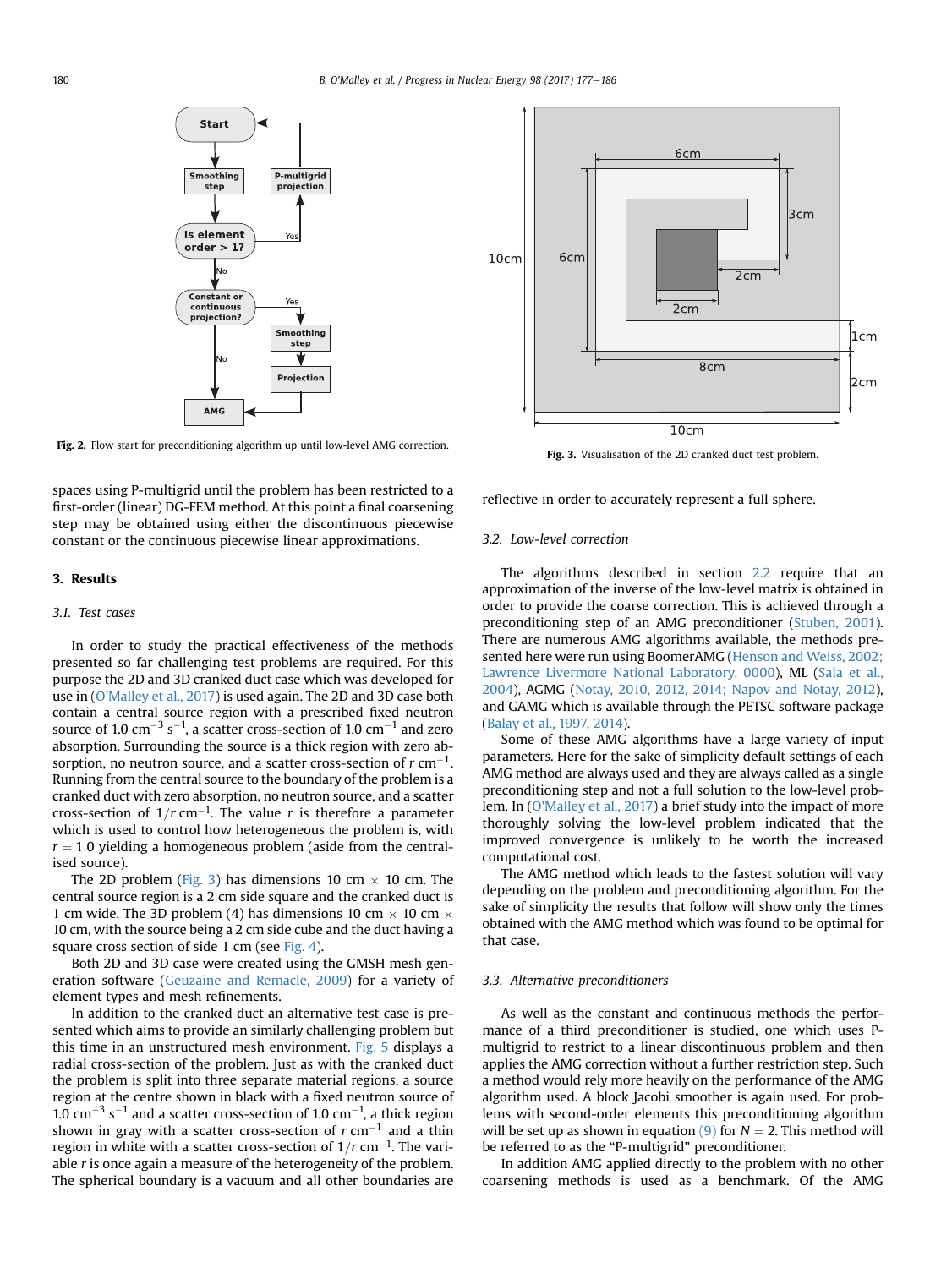<span id="page-4-0"></span>

Fig. 4. Visualisation of the 3D cranked duct test problem.



Fig. 5. Radial cross section of the 3D concentric sphere test problem.

preconditioners presented in section [3.2](#page-3-0) the AGMG consistently outperformed the others. This is consistent with results in ([Turcksin and Ragusa, 2014\)](#page-9-0) and ([O'Malley et al., 2017\)](#page-9-0). Therefore all problems studied will use AGMG as the benchmark AMG preconditioner.

#### 3.4. Optimising smoother damping

Varying the damping factor  $(\omega)$  of the smoother in a multilevel preconditioner may impact how well it performs. In order to achieve a fair comparison of the preconditioners presented here it is therefore necessary to ensure that a close to optimal damping is used in all cases. In this section the preconditioners are tested with varying values of omega in order to gain some insight into the optimal value. The test problem used in this section is a

Table 1

Iterations to convergence of two-level preconditioner for varying  $\omega$ . BoomerAMG used for low-level correction.

| $\omega$ | <b>Iterations</b> |
|----------|-------------------|
| 1        | 28                |
| 0.9      | 27                |
| 0.8      | 27                |
| 0.7      | 28                |
| 0.6      | 30                |
| 0.5      | 32                |

homogeneous ( $r = 1.0$ ) case of the 3D cranked duct problem discretised with 1000 s-order structured hexahedral elements. For each preconditioner a value of  $\omega$  must be specified for each level but the coarsest, so for example a two-level method has one independent value of  $\omega$ . It is important that  $\omega$  is constant for different smoothing stages on the same level as this is necessary to ensure symmetry of the preconditioner.

The first case is for the P-multigrid preconditioner, with the results displayed in Table 1. What is most noticeable from this table is that although the optimal value for  $\omega$  is approximately 0.7–0.8 the iteration number is relatively insensitive to  $\omega$  as long as it is fairly close to the optimal value. This is important because different material properties or finite element discretisations will lead to slight changes in the optimal value of  $\omega$  and it is unlikely to be practical to calculate this in all cases. Therefore it is reasonable to set  $\omega$  to a fixed value that should be close to the optimal value in all cases. In this paper  $\omega = 0.8$  is used in all cases for the two-level preconditioner.

In the case of multi-level preconditioners the issue is somewhat more complicated due to the fact that smoothing occurs here on multiple levels, each of which may use an independent value for  $\omega$ . As the model problem is discretised with second-order elements  $(N = 3)$  there will be two independent values of  $\omega$  to be selected, one for smoothing on the second-order FEM problem (high-level  $\omega$ ) and another for smoothing on the first-order FEM problem (lowlevel  $\omega$ ).

[Table 2](#page-5-0) shows how the iterations to converge vary with both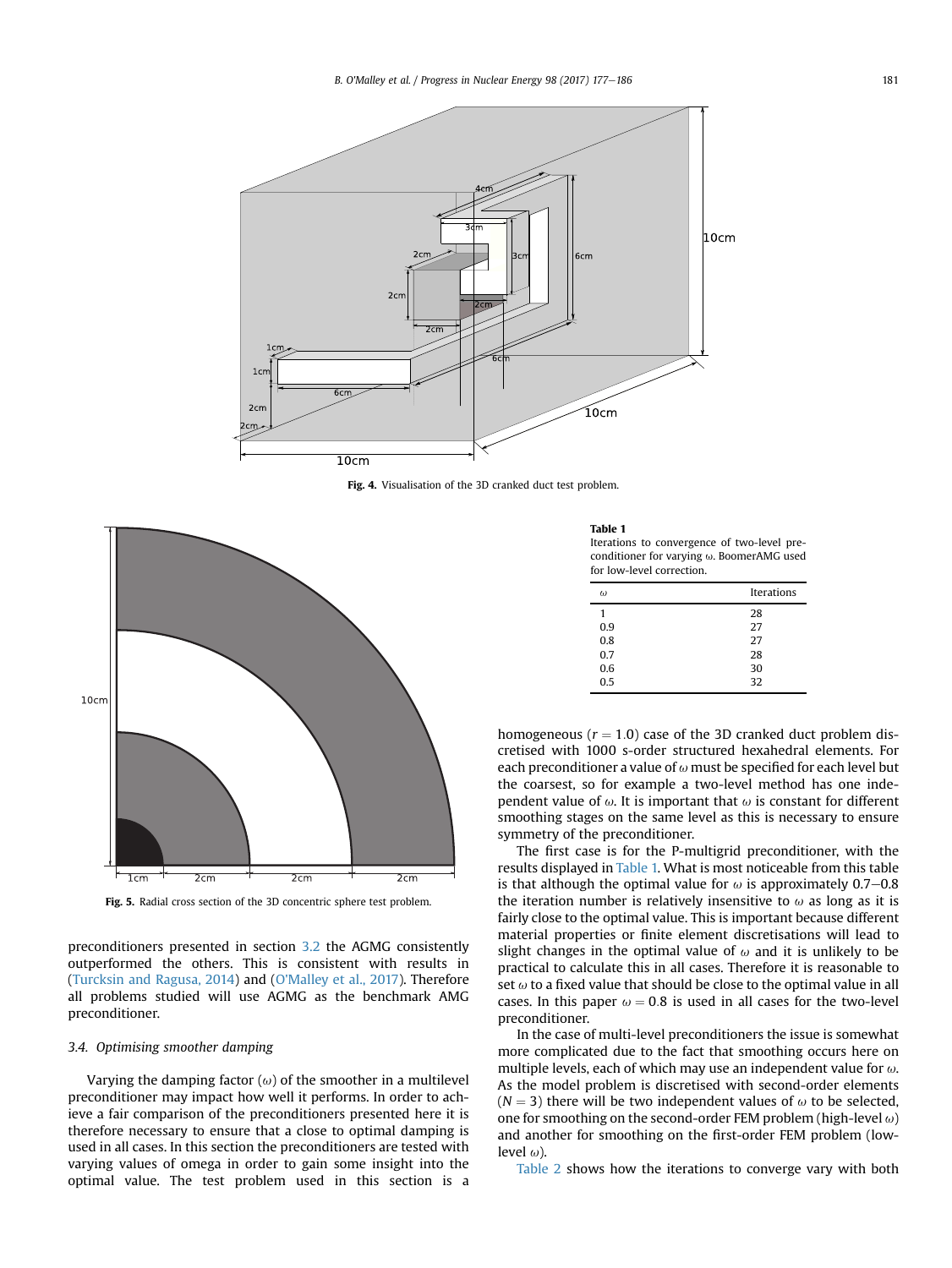#### <span id="page-5-0"></span>Table 2

Iterations to convergence of multi-level preconditioners for varying of both highlevel and low-level  $\omega$ . BoomerAMG used for low-level correction.

| (a) Continuous Low-Level |     |     |                     |     |     |     |     |
|--------------------------|-----|-----|---------------------|-----|-----|-----|-----|
|                          |     |     | High-Level $\omega$ |     |     |     |     |
|                          |     | 1.0 | 0.9                 | 0.8 | 0.7 | 0.6 | 0.5 |
| Low-Level $\omega$       | 1.0 | 52  | 27                  | 26  | 26  | 28  | 29  |
|                          | 0.9 | 27  | 26                  | 26  | 27  | 28  | 29  |
|                          | 0.8 | 27  | 26                  | 26  | 27  | 28  | 30  |
|                          | 0.7 | 27  | 26                  | 26  | 27  | 29  | 31  |
|                          | 0.6 | 27  | 26                  | 26  | 28  | 29  | 31  |
|                          | 0.5 | 27  | 26                  | 27  | 28  | 30  | 32  |
| (b) Constant Low-Level   |     |     |                     |     |     |     |     |
|                          |     |     | High-Level $\omega$ |     |     |     |     |
|                          |     | 1   | 0.9                 | 0.8 | 0.7 | 0.6 | 0.5 |
| Low-Level $\omega$       | 1.0 | 50  | 49                  | 48  | 48  | 48  | 48  |
|                          | 0.9 | 49  | 49                  | 48  | 49  | 48  | 49  |
|                          | 0.8 | 50  | 49                  | 48  | 49  | 49  | 50  |
|                          | 0.7 | 51  | 50                  | 49  | 49  | 49  | 50  |
|                          | 0.6 | 52  | 50                  | 49  | 50  | 50  | 51  |
|                          | 0.5 | 53  | 51                  | 50  | 50  | 51  | 52  |

values of  $\omega$ . Again it is worth noting that both preconditioners appear to be fairly insensitive to small variations in  $\omega$ . This is particularly true for the  $\omega$  on the low level smoother. The primary exception to this rule is for the continuous preconditioner when both values of  $\omega$  are equal to 1.0, in which case performance is severely weakened.

For all results in this paper, the continuous preconditioner will use  $\omega_{\text{highlevel}} = 0.9$  and  $\omega_{\text{lowlevel}} = 0.7$ . The constant preconditioner will use  $\omega_{\text{highlevel}} = 0.6$  and  $\omega_{\text{lowlevel}} = 0.9$ . Across the various problems which are to be examined as well as variations on the preconditioners being used it may be that these values are not always those that yield the precisely optimal convergence. They will however be close to the optimal value and since it has been shown that small deviations from the ideal value of  $\omega$  have a small impact on convergence it should not be a cause for great concern. Calculating optimal values for smoother damping for each individual problem would not be practical.

# 3.5. Performance of standard multi-level V-Cycles

The constant and continuous multi-level preconditioners are

now tested in comparison to the two benchmark preconditioners previously specified. The methods are first implemented using a standard V-cycle, as defined in equation  $(9)$  where  $N = 3$ . For each preconditioner the number of CG cycles required to reach convergence and the time in seconds taken to do so is recorded. For this case and all other cases unless otherwise stated the simulations are run on the same computer in serial.

Tables 3 and 4 show the results obtained for the 2D and 3D case of the cranked duct problem when discretised with structured elements. Of the four methods studied it is the continuous method that displays the strongest overall performance in terms of solution time, consistent with the results in [\(O'Malley et al., 2017](#page-9-0)). The constant method used in a V-cycle, though it provides stable convergence, is consistently the slowest of the four preconditioners.

The P-multigrid is competitive with the continuous method. It is marginally slower than the continuous preconditioner in most cases and in some 2D homogeneous cases is in fact faster. The AGMG method is slower than the continuous or P-multigrid methods in most cases and, when heterogeneity is increased in the 3D case, its convergence time is increased by a larger degree than either of them. In addition, the AGMG preconditioner was not able to find a solution for the largest 3D problem due to the memory requirements of the preconditioner set-up exceeding what was available on the computer being used. This suggests that AGMG has larger memory requirements than the other preconditioners, an issue that will be examined in section [3.8.](#page-7-0)

In order to demonstrate the impact of AMG choice [Fig. 6](#page-6-0) plots results for a single 2D problem with all AMG variants shown.

The next set of results in [Table 5](#page-7-0) are for the concentric sphere problem, which is discretised with unstructured tetrahedral elements. The preconditioners perform relative to each other in a similar manner as with the structured case. These cases further demonstrate that the AGMG preconditioner when used alone struggles with high heterogeneity problems. Once more the continuous preconditioner consistently displays superior performance to all others.

# 3.6. Multi-level W-Cycle

The W-cycle, as described in equation [\(10\),](#page-2-0) is a variant of the multilevel method that does more work on the lower level grids for each preconditioning step. This naturally means that the computational cost of each preconditioning step will be higher, but it may

#### Table 3

Iterations and time taken to solve the MIP diffusion 2D cranked duct problem discretised with second-order structured quadrilaterals.

| Elements | $Constant + BoomerAMG$ |         | Continuous $+ML$ |         | $P-Multigrid + AGMG$ |         | <b>AGMG</b> |         |
|----------|------------------------|---------|------------------|---------|----------------------|---------|-------------|---------|
|          | Iterations             | Time(s) | Iterations       | Time(s) | Iterations           | Time(s) | Iterations  | Time(s) |
| 1600     | 42                     | 0.240   |                  | 0.096   | 17                   | 0.088   | 27          | 0.124   |
| 6400     | 42                     | 0.764   |                  | 0.320   |                      | 0.296   | 27          | 0.420   |
| 25,600   | 42                     | 3.12    |                  | 1.29    | 16                   | 1.12    | 27          | 1.71    |
| 102,400  | 41                     | 12.3    |                  | 5.21    | 16                   | 4.58    | 28          | 7.06    |
| 409,600  | 39                     | 47.0    | 15               | 19.0    | 16                   | 18.9    | 29          | 30.4    |

Heterogeneity Factor  $r = 100.0$ 

| Elements |            | $Constant + BoomerAMG$ |            | Continuous $+ML$ |            | $P-Multigrid + AGMG$ |            | <b>AGMG</b> |  |
|----------|------------|------------------------|------------|------------------|------------|----------------------|------------|-------------|--|
|          | Iterations | Time(s)                | Iterations | Time(s)          | Iterations | Time(s)              | Iterations | Time(s)     |  |
| 1600     | 54         | 0.300                  | 21         | 0.124            | 27         | 0.148                | 29         | 0.140       |  |
| 6400     | 54         | 0.988                  | 21         | 0.392            | 25         | 0.460                | 29         | 0.452       |  |
| 25,600   | 57         | 4.20                   | 21         | 1.58             | 24         | 1.82                 | 29         | 1.84        |  |
| 102,400  | 57         | 17.1                   | 22         | 6.79             | 25         | 7.42                 | 29         | 7.46        |  |
| 409,600  | 57         | 69.0                   | 20         | 25.0             | 25         | 30.7                 | 31         | 32.9        |  |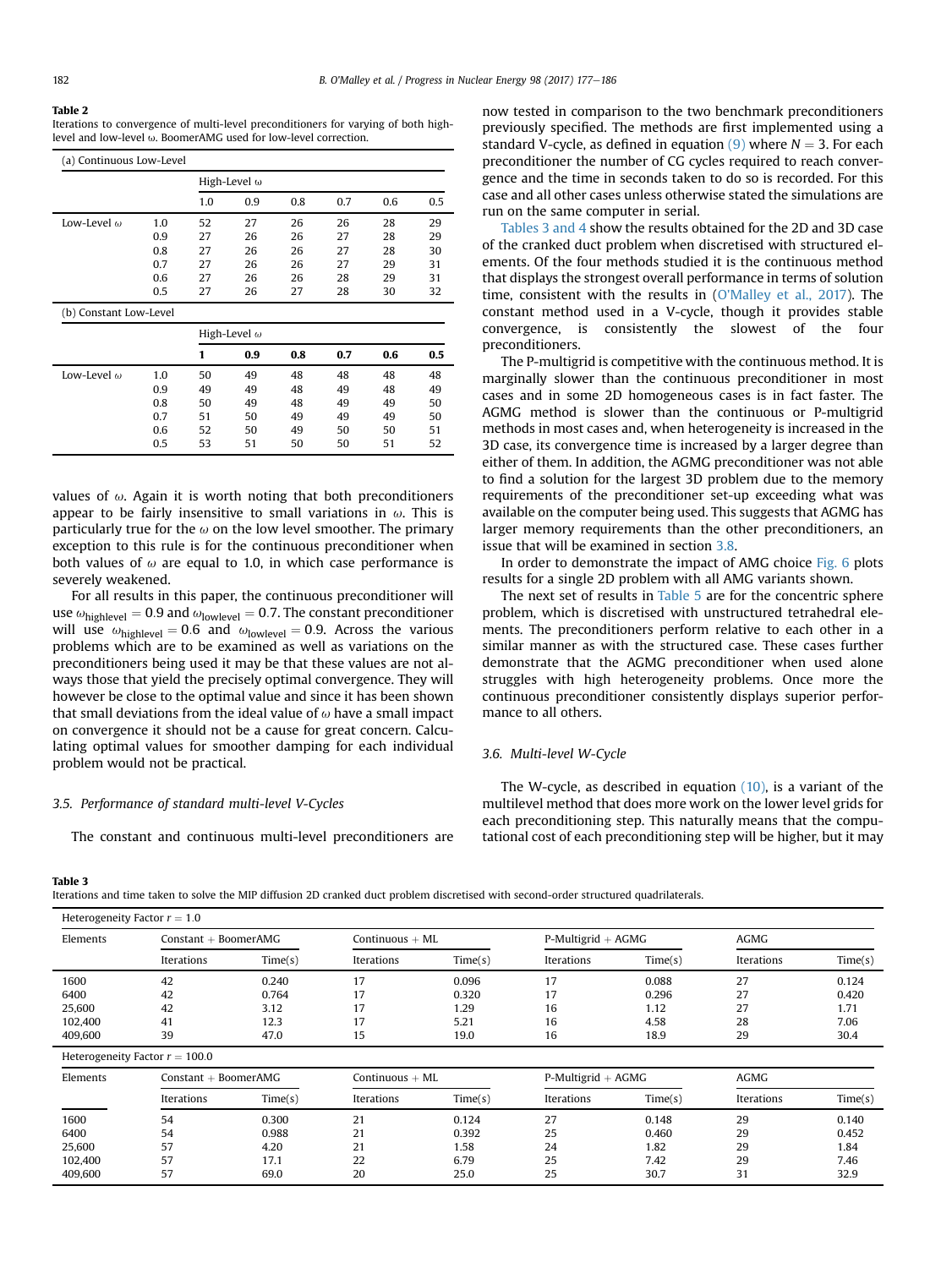Iterations and time taken to solve the MIP diffusion 3D cranked duct problem discretised with second-order structured hexahedra.

| Heterogeneity Factor $r = 1.0$ |                                  |                        |                     |                     |                      |                      |             |             |  |
|--------------------------------|----------------------------------|------------------------|---------------------|---------------------|----------------------|----------------------|-------------|-------------|--|
| Elements                       |                                  | $Constant + BoomerAMG$ |                     | Continuous $+ AGMG$ |                      | $P-Multigrid + AGMG$ |             | <b>AGMG</b> |  |
|                                | Iterations                       | Time(s)                | Iterations          | Time(s)             | Iterations           | Time(s)              | Iterations  | Time(s)     |  |
| 1000                           | 47                               | 1.02                   | 26                  | 0.568               | 31                   | 0.672                | 28          | 0.764       |  |
| 8000                           | 52                               | 9.44                   | 27                  | 4.98                | 30                   | 5.81                 | 28          | 6.36        |  |
| 64,000                         | 51                               | 77.7                   | 26                  | 39.6                | 29                   | 45.1                 | 28          | 44.4        |  |
| 512,000                        | 50                               | 607.3                  | 25                  | 310.8               | 26                   | 328.5                | n/a         | n/a         |  |
|                                | Heterogeneity Factor $r = 100.0$ |                        |                     |                     |                      |                      |             |             |  |
| Elements                       | $Constant + BoomerAMG$           |                        | Continuous $+ AGMG$ |                     | $P-Multigrid + AGMG$ |                      | <b>AGMG</b> |             |  |
|                                | Iterations                       | Time(s)                | Iterations          | Time(s)             | Iterations           | Time(s)              | Iterations  | Time(s)     |  |
| 1000                           | 94                               | 2.00                   | 54                  | 1.16                | 59                   | 1.31                 | 47          | 1.24        |  |
| 8000                           | 76                               | 13.8                   | 35                  | 6.51                | 40                   | 7.95                 | 36          | 8.29        |  |
| 64,000                         | 74                               | 110.7                  | 31                  | 47.4                | 34                   | 53.3                 | 42          | 66.8        |  |
| 512,000                        | 74                               | 912.2                  | 30                  | 373.4               | 33                   | 422.5                | n/a         | n/a         |  |



<span id="page-6-0"></span>Table 4

Fig. 6. Timing comparison with all AMG variants for the  $r = 100.0$  case of the 2D cranked duct problem discretised with 409600 structured quadrilateral elements.

also lead to the total number of iterations required to achieve convergence being reduced. For the results from the V-cycles the constant preconditioner in particular required a large number of iterations.

The parameter *J* in equation  $(10)$  determines the precise shape of the W-cycle with J representing the number of times the cycle visits the coarsest level per preconditioning step. This paper will refer to a W-cycle with  $J = 2$  as a 2W-cycle, with  $J = 3$  as a 3W-cycle and so on. A W1-cycle would be identical to the V-cycle in equation [\(9\)](#page-2-0).

The heterogeneous variation of the 3D cranked duct problem discretised with second-order structured hexahedral elements is used to test the impact of these W-cycles and provide a comparison to the V-cycle results.

[Table 6](#page-7-0) shows how increasingly large W-cycles impact the performance of the constant preconditioner. It is clear that the addition of a W-cycle can provide a significant improvement in convergence rate. Increasing the length of the W-cycle continues to further reduce iteration number until saturation is reached at 7W-8W. This naturally leads to significantly lower computational times with the time saved by reducing iteration number exceeding the additional cost of each preconditioning step. For this case the optimal W-cycle appears to be 5W-7W.

In [Table 7](#page-7-0) the W-cycle is applied to the continuous preconditioner. Here the impact on iteration number of the W-cycle is very small, with a 4W-cycle leading to at best  $1-2$  iterations fewer than for the V-cycle. Because of this the V-cycle has the fastest convergence time for all cases, providing strong evidence that W-cycles for the continuous preconditioner are not beneficial.

[Table 8](#page-7-0) takes the optimal cycle for both the constant and continuous preconditioner and compares them once again to the Pmultigrid and AMG cases. The continuous preconditioner, which has not changed, remains the fastest. However, the constant preconditioner with a W-cycle is now, while still the slowest, much more competitive with the P-multigrid and AGMG.

# 3.7. Eigenmode analysis

As well as the computational results above further insight into the performance of preconditioners may be obtained by examining the eigenvalues and respective eigenvectors of the preconditioned matrix. The eigenvectors correspond to the error modes in the system and their eigenvalues indicate how effectively iterative solvers will be able to reduce their magnitude.

Calculating the eigenvalues and eigenvectors of a system is computationally intensive, therefore this section will focus on problems with a small number of degrees of freedom. The results presented here are for a homogeneous 2D problem consisting of 100 s-order quadrilateral elements. As each element will have 9 degrees of freedom this will lead to 900 independent eigenvalues and eigenvectors.

[Fig. 7](#page-8-0) illustrates the distribution of eigenvalues for the Pmultigrid preconditioner, the constant and continuous V-cycle preconditioners and the constant 5W-cycle preconditioners. Continuous W-cycle preconditioners are not examined due to the previous results indicating that the addition of the W-cycle has a minimal effect on the convergence when compared to the V-cycle.

[Fig. 7](#page-8-0) shows that the largest eigenvalues belong to the constant V-cycle preconditioner, this is consistent with the previous results where the constant V-cycle required more iterations to converge in comparison to the others. A small group of eigenvalues for the constant V-cycle at the left hand side are particularly problematic, as some of them get quite close to 1 which is the point at which a system's convergence can greatly suffer. The continuous preconditioner on the other hand has lower eigenvalues than the Pmultigrid method in almost all cases, however its largest eigenvalue is quite close to the largest eigenvalue of the two-level method. This agrees with the computational results which showed that while the continuous preconditioner typically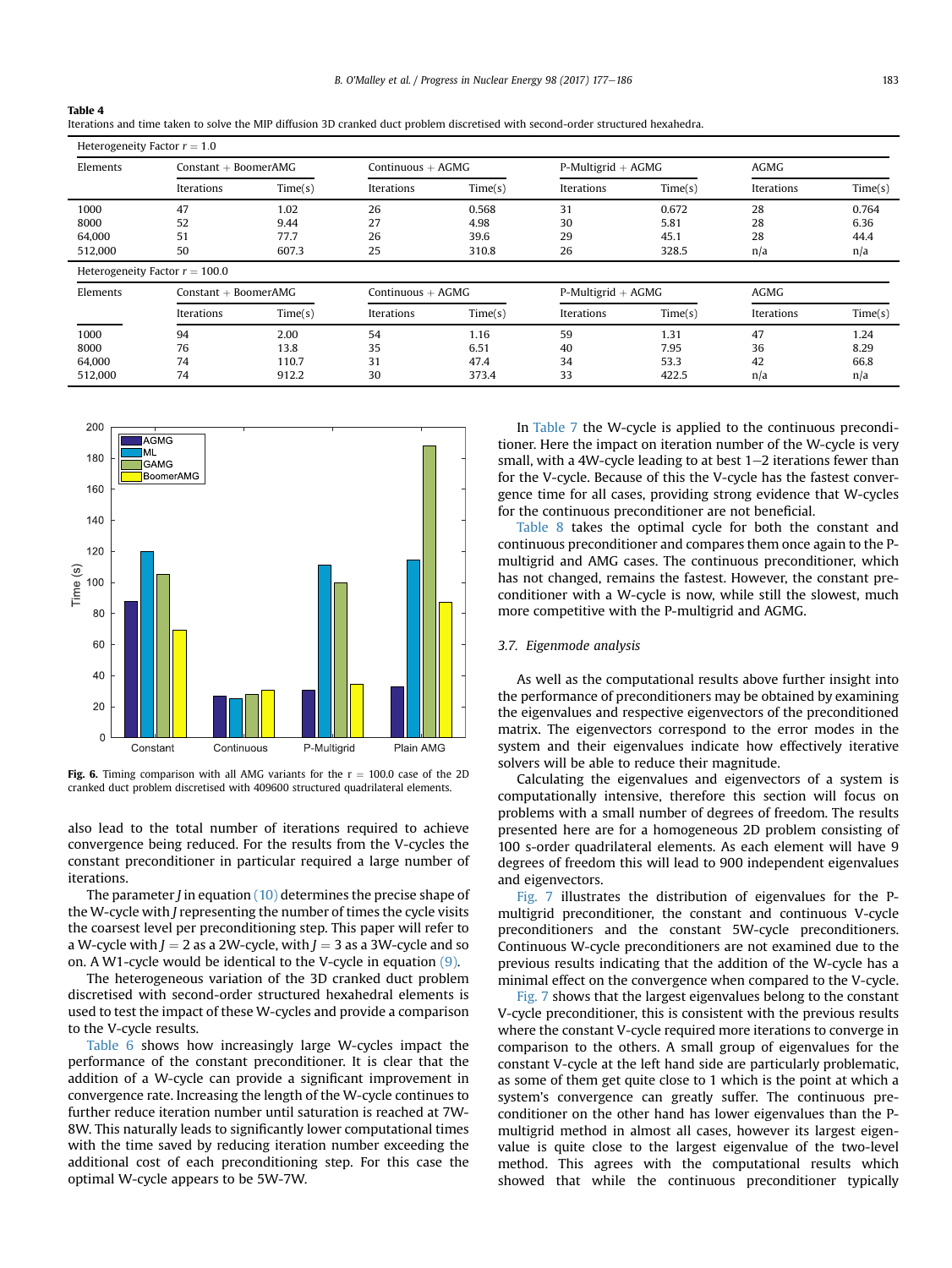### <span id="page-7-0"></span>Table 5

# Heterogeneity Factor  $r = 1.0$

| Elements  | $Constant + AGMG$ |         |            | Continuous $+$ AGMG |            | $P-Multigrid + AGMG$ |            | <b>AGMG</b> |  |
|-----------|-------------------|---------|------------|---------------------|------------|----------------------|------------|-------------|--|
|           | Iterations        | Time(s) | Iterations | Time(s)             | Iterations | Time(s)              | Iterations | Time(s)     |  |
| 1118      | 99                | 0.408   | 70         | 0.280               | 71         | 0.292                | 78         | 0.316       |  |
| 7098      | 119               | 3.88    | 87         | 2.81                | 84         | 2.77                 | 97         | 3.47        |  |
| 47.689    | 149               | 36.6    | 97         | 23.7                | 97         | 23.8                 | 134        | 36.0        |  |
| 370.971   | 164               | 242.7   | 104        | 153.1               | 110        | 159.8                | 194        | 275.6       |  |
| 1,228,250 | 274               | 3594.4  | 165        | 2160.1              | 182        | 2343.7               | 230        | 2476.7      |  |

| Elements  | $Constant + AGMG$ |         | Continuous $+$ AGMG |         | $P-Multigrid + AGMG$ |         | <b>AGMG</b> |         |
|-----------|-------------------|---------|---------------------|---------|----------------------|---------|-------------|---------|
|           | Iterations        | Time(s) | Iterations          | Time(s) | Iterations           | Time(s) | Iterations  | Time(s) |
| 1118      | 114               | 0.372   | 81                  | 0.264   |                      | 0.248   | 82          | 0.212   |
| 7098      | 131               | 4.28    | 93                  | 3.00    | 93                   | 3.12    | 87          | 2.78    |
| 47.689    | 158               | 38.7    | 102                 | 25.0    | 102                  | 25.1    | 125         | 31.5    |
| 370,971   | 185               | 358.2   | 115                 | 174.1   | 132                  | 197.3   | 167         | 234.3   |
| 1,228,250 | 312               | 4084.8  | 186                 | 2446.7  | 219                  | 2772.9  | 298         | 3683.5  |

#### Table 6

Effect of W-cycle on constant preconditioner. 3D-cranked duct problem discretised with structured second-order hexahedra, heterogeneity factor  $r = 100.0$ .

| $Constant + AGMG$ |         |          |          |          |          |          |          |          |
|-------------------|---------|----------|----------|----------|----------|----------|----------|----------|
| Iterations        |         |          |          |          |          |          |          |          |
| Elements          | V-Cycle | 2W-Cycle | 3W-Cycle | 4W-Cycle | 5W-Cycle | 6W-Cycle | 7W-Cycle | 8W-Cycle |
| 1000              | 96      | 76       | 67       | 62       | 60       | 60       | 61       | 60       |
| 8000              | 81      | 62       | 53       | 48       | 45       | 43       | 42       | 41       |
| 64,000            | 80      | 59       | 50       | 45       | 41       | 39       | 37       | 37       |
| 512,000           | 82      | 60       | 49       | 44       | 41       | 38       | 37       | 36       |
| Time(s)           |         |          |          |          |          |          |          |          |
| Elements          | V-Cycle | 2W-Cycle | 3W-Cycle | 4W-Cycle | 5W-Cycle | 6W-Cycle | 7W-Cycle | 8W-Cycle |
| 1000              | 2.05    | 1.72     | 1.60     | 1.56     | 1.58     | 1.66     | 1.78     | 1.84     |
| 8000              | 14.9    | 12.1     | 10.8     | 10.3     | 10.3     | 10.2     | 10.6     | 10.6     |
| 64,000            | 119.1   | 93.1     | 83.4     | 79.2     | 75.8     | 75.5     | 75.1     | 79.6     |
| 512,000           | 992.1   | 769.8    | 664.3    | 629.0    | 615.5    | 598.1    | 609.0    | 618.5    |

# Table 7

Effect of W-cycle on continuous preconditioner. 3D-cranked duct problem discretised with structured second-order hexahedra, heterogeneity factor  $r = 100.0$ .

|                                   | Continuous $+ AGMG$           |                               |                               |                               |  |  |  |
|-----------------------------------|-------------------------------|-------------------------------|-------------------------------|-------------------------------|--|--|--|
| Iterations                        |                               |                               |                               |                               |  |  |  |
| Elements                          | V-Cycle                       | 2W-Cycle                      | 3W-Cycle                      | 4W-Cycle                      |  |  |  |
| 1000<br>8000<br>64.000<br>512.000 | 54<br>35<br>31<br>30          | 54<br>36<br>31<br>30          | 53<br>35<br>30<br>29          | 52<br>35<br>30<br>29          |  |  |  |
| Time(s)                           |                               |                               |                               |                               |  |  |  |
| Elements                          | V-Cycle                       | 2W-Cycle                      | 3W-Cycle                      | 4W-Cycle                      |  |  |  |
| 1000<br>8000<br>64.000<br>512.000 | 1.16<br>6.51<br>47.4<br>373.4 | 1.25<br>7.20<br>52.0<br>405.6 | 1.30<br>7.90<br>56.3<br>419.8 | 1.35<br>8.17<br>59.5<br>449.4 |  |  |  |

converges with less iterations than the two-level the difference is fairly small.

When the 5W-cycle is applied to the constant preconditioner some of the largest eigenvalues are substantially reduced, which again agrees with the computational results. Note that the general shape of the eigenvalue plot for the constant W-cycle is closer to that of the continuous and two-level preconditioners than when it was run with a V-cycle, particularly for the largest eigenvalues. This indicates that there were perhaps several eigenmodes particularly problematic for the constant V-cycle and not the continuous and two-level preconditioners that the implementation of the W-cycle has helped to suppress.

# 3.8. Memory usage

So far the metric by which all the preconditioners presented have been judged has been simply speed of convergence. However,

#### Table 8

Time to solve MIP diffusion 3D cranked duct problem discretised with second-order structured hexahedra, heterogeneity factor  $r = 100.0$ . Using best case cycle for constant and continuous preconditioner.

| Elements | Constant $+$ AGMG 6W-Cycle | Continuous $+$ AGMG V-Cycle | $P-Multigrid + AGMG$ | <b>AGMG</b> |
|----------|----------------------------|-----------------------------|----------------------|-------------|
| 1000     | 1.66                       | 1.16                        | 1.31                 | 1.24        |
| 8000     | 10.2                       | 6.51                        | 7.95                 | 8.29        |
| 64,000   | 75.5                       | 47.4                        | 53.3                 | 66.8        |
| 512,000  | 598.1                      | 373.4                       | 422.5                | n/a         |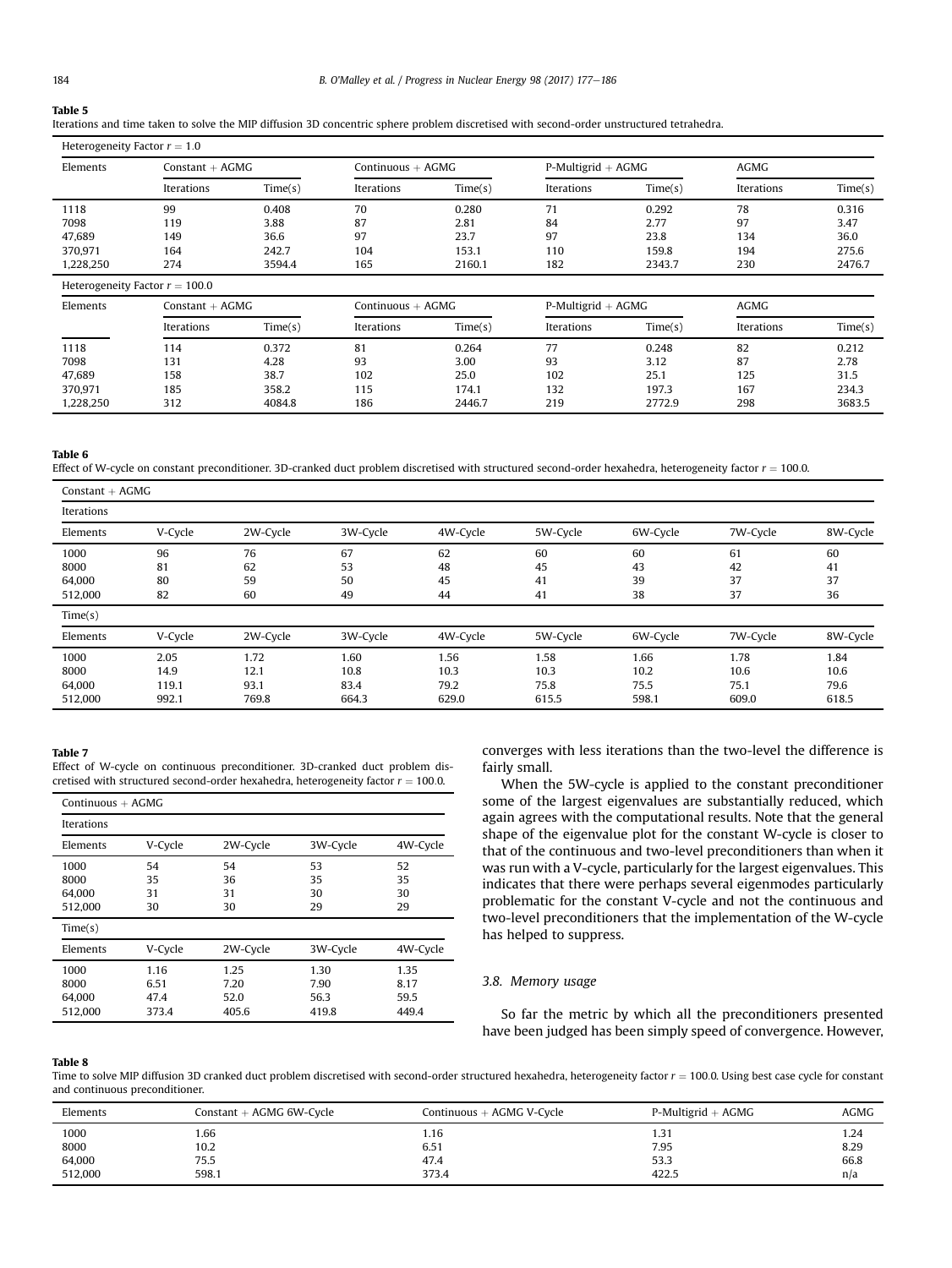<span id="page-8-0"></span>

Fig. 7. Preconditioner eigenvalue distribution.

in many large supercomputer calculations an equally important consideration can be the memory requirement of a method. Multilevel preconditioners necessitate extra memory in order to store information about the low-level systems. Additionally the methods present here calculate and store the inverted blocks for the block Jacobi smoother in the setup phase in order to reduce run-time, which further increases preconditioner memory requirements.

The 3D cranked duct problem and concentric sphere problem were run again, and this time the virtual memory usage was recorded. The memory for requirement for each preconditioner is obtained by recording the total memory used when run with that preconditioner and subtracting the memory used when running with no preconditioning. The results are displayed in Tables 9 and 10.

The results show that the constant preconditioning method is the most memory efficient preconditioner presented here. The continuous method uses slightly more than the constant for the hexahedral element case and roughly the same for the tetrahedral problem. The two-level preconditioner, although competitive with the constant preconditioner in timings, has consistently higher memory requirements.

The AGMG method has significantly higher memory requirements than all other methods. For the largest hexahedral problem the memory requirement was more than was available on the computer being used so the problem could not be completed. An estimate for this case is provided, based on memory usage at the time the program reached the memory cap.

# 4. Conclusions

This paper applied the P-multigrid principle in order to expand two hybrid multilevel techniques developed for linear DG-FEM MIP diffusion problems, the "constant" and the "continuous" preconditioners, to higher order elements. Although the results here focused exclusively on second-order elements the methods expand

Table 9

Memory required to store preconditioner for the 3D cranked duct problem, with structured hexahedral elements.

| Memory Usage of Preconditioners (Gb) |                 |                     |                      |                      |  |  |  |
|--------------------------------------|-----------------|---------------------|----------------------|----------------------|--|--|--|
| Elements                             | Constant + AGMG | Continuous $+ AGMG$ | $P-Multigrid + AGMG$ | AGMG                 |  |  |  |
| 8000                                 | 0.14            | 0.18                | 0.33                 | 0.82                 |  |  |  |
| 64,000                               | 0.8             | 1.1                 | 1.3                  | 6.4                  |  |  |  |
| 512,000                              | 7.1             | 8.4                 | 10.7                 | n/a (estimate:50–60) |  |  |  |

#### Table 10

Memory required to store preconditioner for the 3D concentric sphere problem, with unstructured tetrahedral elements.

| Memory Usage of Preconditioners (Gb) |                   |                     |                      |      |
|--------------------------------------|-------------------|---------------------|----------------------|------|
| Elements                             | Constant $+$ AGMG | $Continuous + AGMG$ | $P-Multigrid + AGMG$ | AGMG |
| 370,971                              |                   | 1.0                 | ں 1                  | 3.4  |
| 1,228,250                            | 7.8               | 7.9                 | 11.5                 | 27.3 |